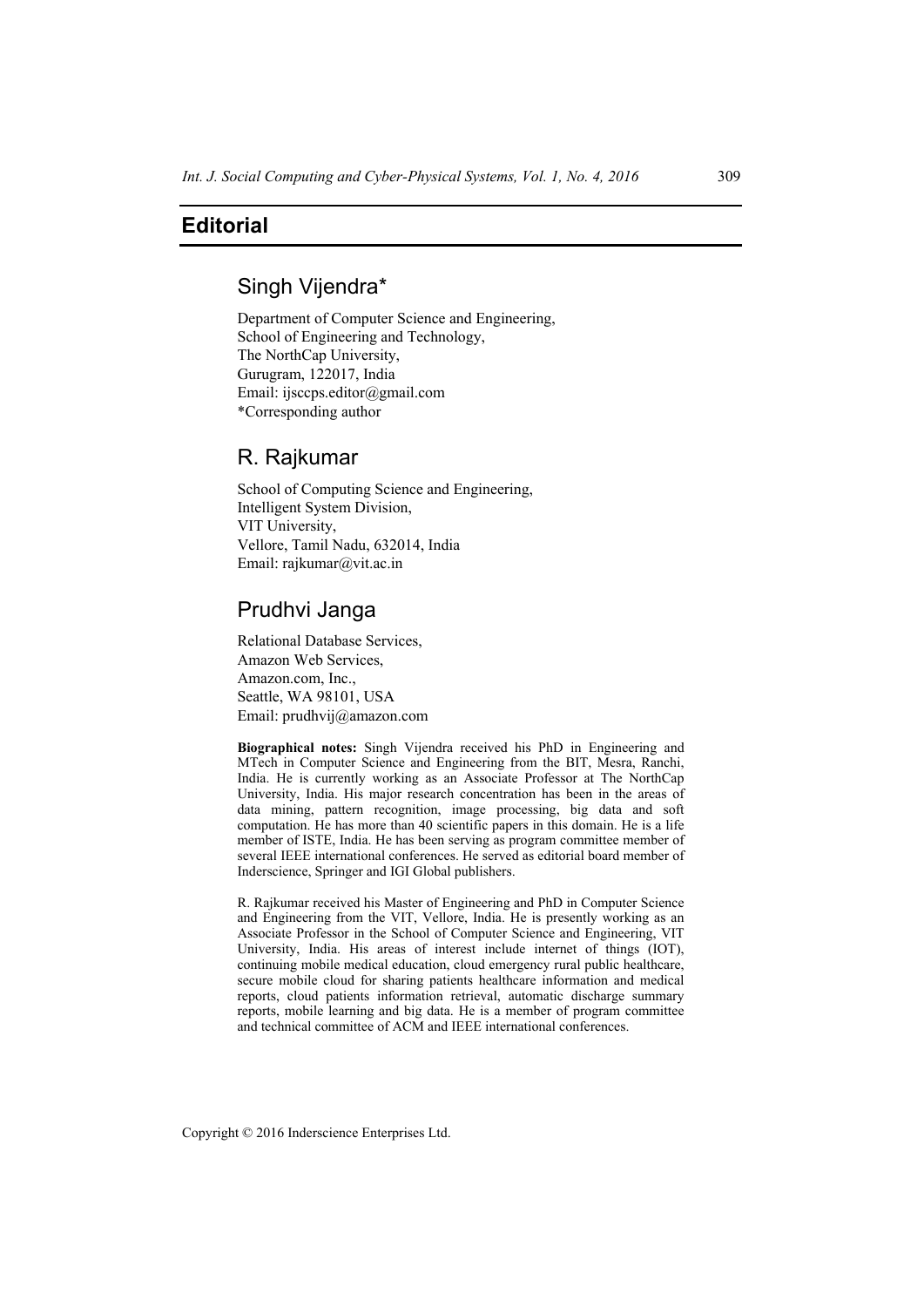#### 310 *S. Vijendra et al.*

Prudhvi Janga received his PhD and MS in Computer Science from the University of Cincinnati, USA. Currently, he is working as a Software Engineer, Amazon Web Services, Amazon, USA. His areas of interest include conceptual data modelling, cloud-based relational data services, database design, data warehousing schema and data integration, data mining and knowledge discovery, information retrieval, business analytics, intelligence and big data, text mining and sentiment analysis and relational and XML query optimisation. He is a member of program committee and technical committee of ACM and IEEE international conferences.

The data generated in social computing is a very huge amount and it contains various types of data. The huge data size, variety, velocity, accuracy and high dimensionality of data present new challenges including noise, privacy, scalability, correlation, incidental endogeneity and measurement errors. This social data has evolved as a most challenging field of study and research area. It has drawn much attention during the last few years and influences our modern society business, government, healthcare and research in almost every discipline. Existing approaches to social data analysis mainly rely on parts of text in which sentiment is explicitly expressed. The social media feeds, blogs, e-mails, forums, survey, corporate documents, news, and call centre logs are textual data to be analysed. In last decade, social media have been emerged an area of scientific analysis. The sentiment analysis is a new type of text analysis technique to determining the opinion and subjectivity of reviewers. However, opinions and sentiments are often conveyed implicitly through latent semantics, which makes purely syntactical approaches ineffective.

This special issue have explored the mathematical aspects, modelling, storage management, computing, and applications of novel techniques that further develop and apply effective social computing tools and techniques for big social data analysis. A key motivation for this special issue, in particular, is to explore the adoption of novel effective big social data computing frameworks and machine learning systems to go beyond a mere word-level analysis of structured, semi-structured and unstructured data, in potentially any domain. It aims to provide a leading opportunity for researchers, academicians, professionals and developers from different background areas to exchange the latest research ideas and synergic research and development on fundamental issues and applications about big data and social computing analysis and security.

In the paper entitled 'A hybrid framework for social tag recommendation using context driven social information' by Gerard Deepak and Sheeba Priyadarshini presented a context aware social tagger recommendation system for automatic tagging. The proposed system recommends high quality tags by using varied contexts of social information. A semantic collaborative filtering strategy is proposed by authors to make the social tagger semantics compliant. The proposed system encompasses an intelligent agent, driven by second order co-occurrence point wise mutual information strategy to increase the overall relevance and the quality of the recommended tags. An overall accuracy of 84.04% is achieved by using this proposed system.

In the paper entitled 'Malware detection techniques and tools for Android' order a copy of this article by Sangeeta Rani, and Kanwalvir Singh Dhindsa explored different techniques and tools available to analyse and detect Android malware. It also highlights the features and limitations of these techniques and tools. In this paper, authors have presented a detail study on malware types and malware analysis types with comparison of